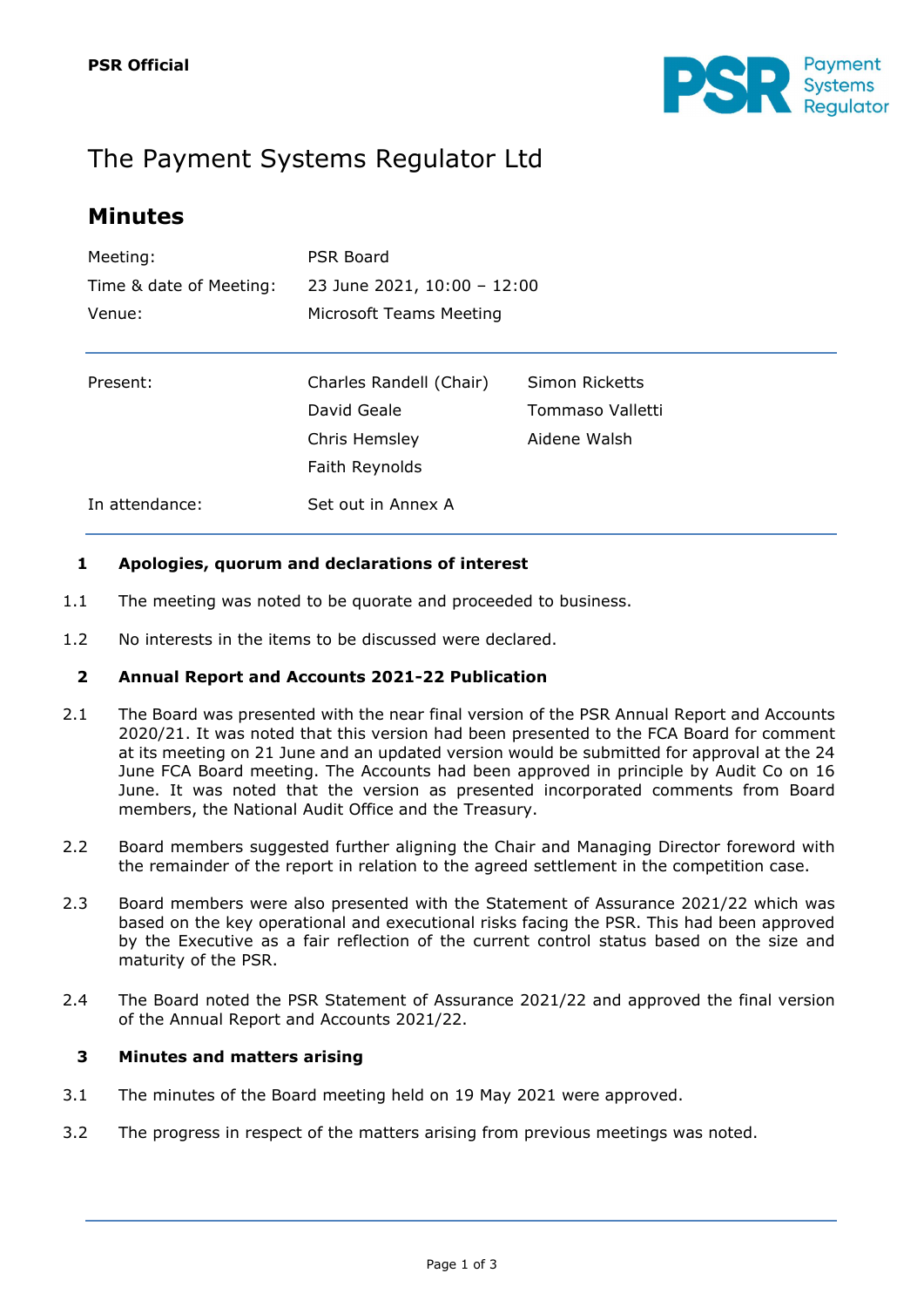3.3 The Board noted the written procedures taken since the previous Board meeting which included providing input into the PSR Strategy and the PSR Annual Report and Accounts. It was noted that comments provided to the PSR had been reflected in recent versions.

#### **4 Any other business**

- 4.1 The Board received an update from the Managing Director on the FCA's transformation programme, in particular changes to pay and bonus. The Board also suggested that a wider discussion about the structure of the PSR and how it works with the FCA should feed into the Board Effectiveness Review.
- 4.2 There being no further items of business to discuss, the meeting closed.

#### **Charles Randell** Chair